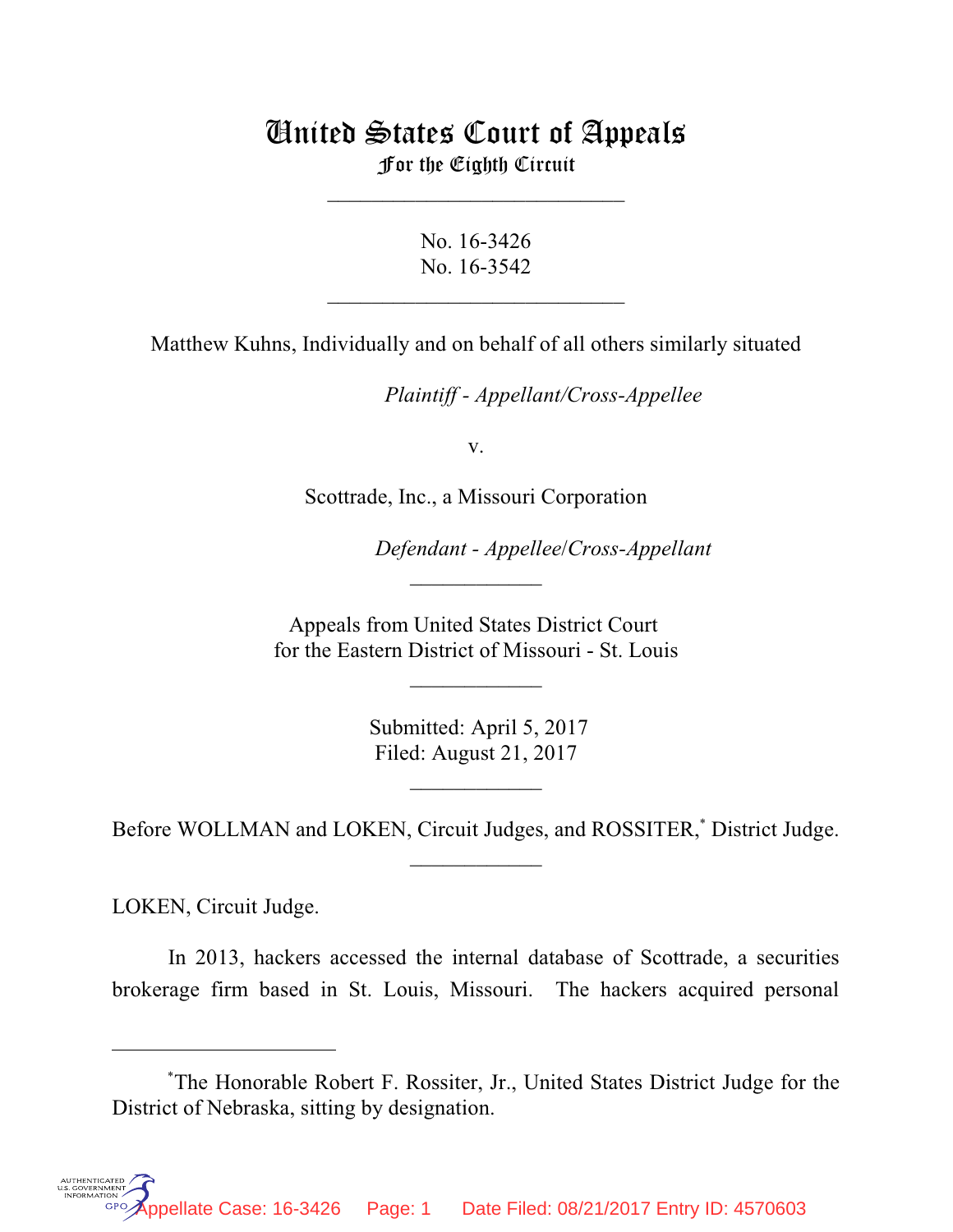identifying information ("PII") of over 4.6 million Scottrade customers, including plaintiff Matthew Kuhns, and exploited the information to operate a stock price manipulation scheme, illegal gambling websites, and a Bitcoin exchange. Kuhns and three others affected by the data breach brought putative class actions against Scottrade. After the actions were consolidated in the United States District Court for the Eastern District of Missouri, plaintiffs filed a Consolidated Class Action Complaint under the Class Action Fairness Act, 28 U.S.C. § 1332(d), asserting, as relevant here, claims of breach of contract, breach of implied contract, unjust enrichment, declaratory judgment, and violation of the Missouri Merchandising Practices Act ("MMPA"), Mo. Rev. Stat.  $\S$  407.025. The district court<sup>1</sup> concluded plaintiffs lacked Article III standing because they had not suffered injury in fact and dismissed the Consolidated Complaint for lack of subject matter jurisdiction. The court's judgment dismissed the Consolidated Complaint with prejudice. Kuhns appealed, and Scottrade filed a cross-appeal arguing that, even if plaintiffs have standing, Kuhns failed to state a claim upon which relief can be granted. We conclude that plaintiffs have Article III standing, at least for their contract-related claims. We affirm the dismissal with prejudice because the Consolidated Complaint did not state claims upon which relief can be granted.

## **I. Background.**

When Kuhns opened a Scottrade account in 2005, he signed a Brokerage Agreement and provided Scottrade with his name, address, social security number, tax identification number, telephone number, employer information, and work history. The Brokerage Agreement provided that Kuhns agreed to pay Scottrade brokerage fees and commissions for purchases and sales of securities "on a per order

<sup>&</sup>lt;sup>1</sup>The Honorable Shirley Padmore Mensah, United States Magistrate Judge for the Eastern District of Missouri, who was designated to exercise jurisdiction over the proceedings with the consent of the parties. See 28 U.S.C.  $\S 636(c)(1)$ .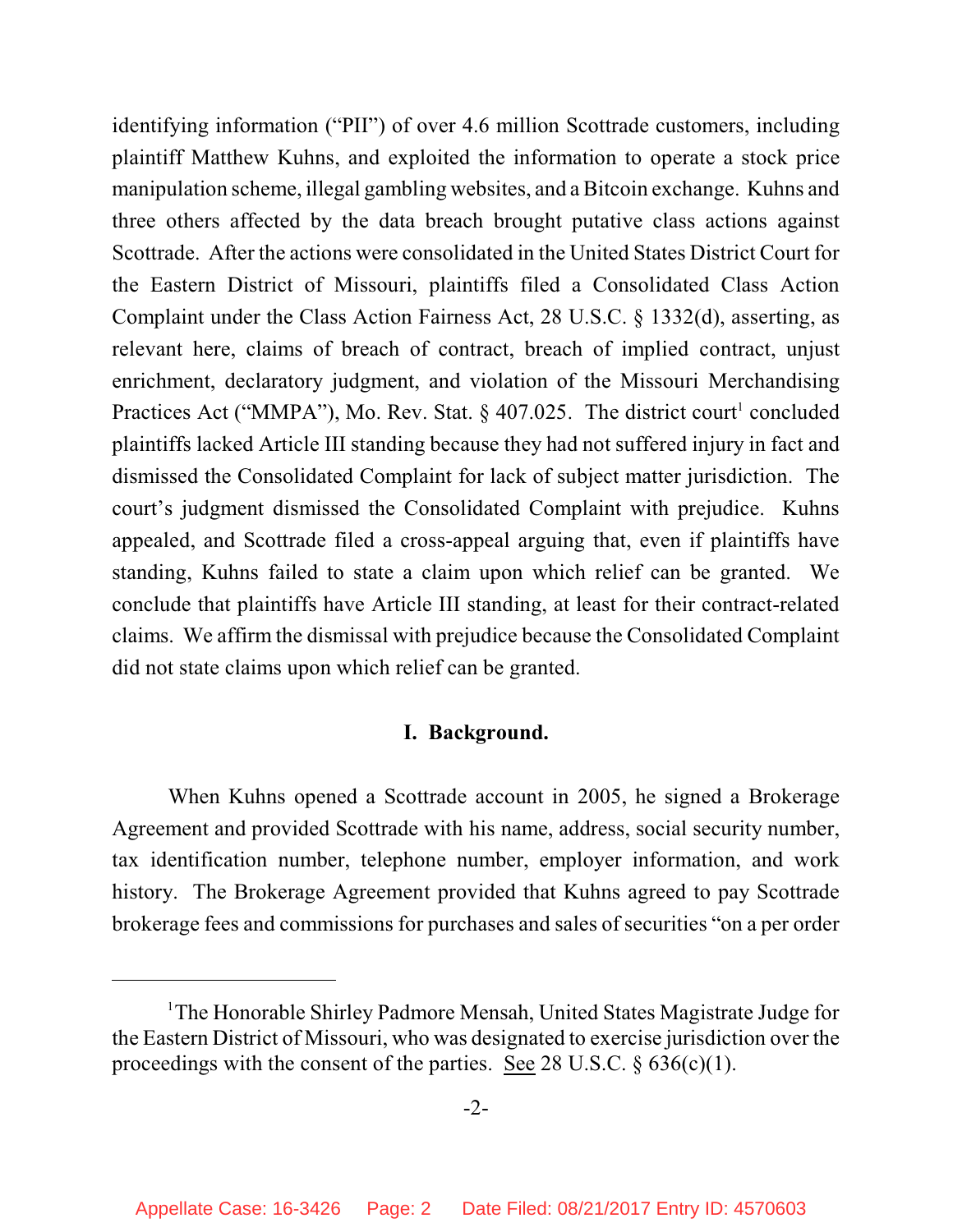basis." Addendum 2 of the Brokerage Agreement was Scottrade's "Privacy Policy and Security Statement" describing "how we protect your personal and financial information that we collect in the course of providing our financial services."

The Statement explained that Scottrade collects customers' PII but will "maintain physical, electronic and procedural safeguards that comply with federal regulations to guard your nonpublic personal information," and "offers a secure server and password-protected environment . . . protected by Secure Socket Layer (SSL) encryption." In addition, the Consolidated Complaint alleges that an Online Privacy Statement represented: "We comply with applicable laws and regulations regarding the protection of personal information. . . . We use industry leading security technologies, including layered security and access controls over personal information."<sup>2</sup> A document available on Scottrade's website represented: "We keep all customer information confidential and maintain strict physical, electronic and procedural safeguards to protect against unauthorized access to your information."

Between September 2013 and February 2014, hackers successfully accessed Scottrade's customer databases, extracting the PII of more than 4.6 million Scottrade customers, including Kuhns. The hackers used the acquired PII to operate a stock price manipulation scheme and "operated a dozen illegal Internet gambling websites, and a Bitcoin exchange." The FBI informed Scottrade of the data breach in August 2015. Scottrade sent affected customers a notice of the data breach on October 2, one week after the FBI advised Scottrade that it could inform its customers. The notice explained that customer PII may have been compromised and encouraged customers to be "vigilant for the next 12 to 24 months and report any suspected incidents of

<sup>&</sup>lt;sup>2</sup>The Online Privacy Statement did not apply to Kuhns's account. It explicitly stated that "[i]f you are a United States resident . . . how we collect, use, and share your account information is governed by the Scottrade Privacy Statement. To the extent that there is a discrepancy between the Online Privacy Policy and the Scottrade Privacy Statement, you should look to the Scottrade Privacy Statement."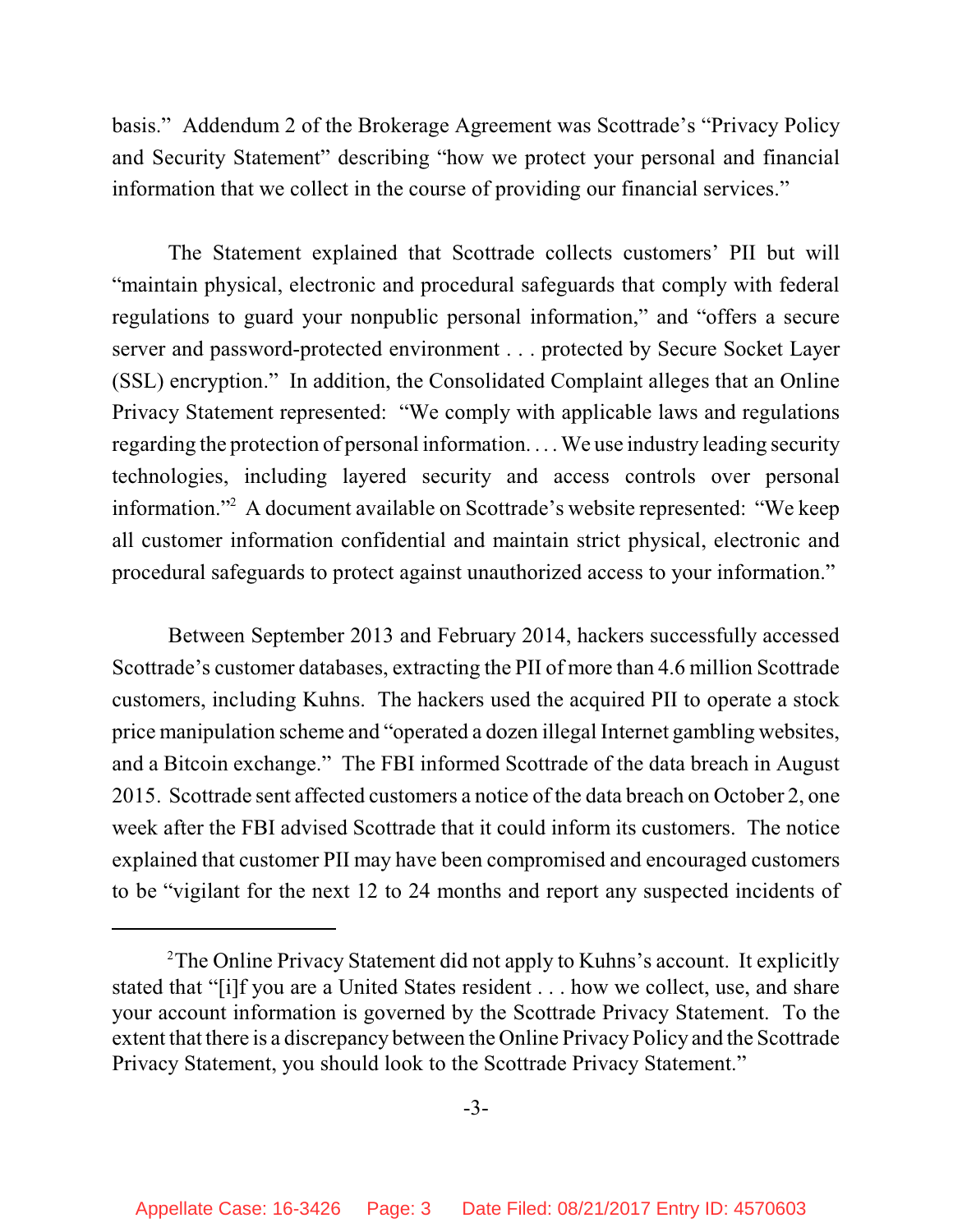fraud." Scottrade arranged to have customers pre-qualified for one year of identity repair and protection services "with no enrollment required," and offered customers free enrollment in one year of credit monitoring and identity theft insurance.

Plaintiffs' Consolidated Class Action Complaint asserted that Scottrade provided deficient cybersecurity in violation of its "contractual and other obligations," resulting in a data breach "by people willing to use the information for any number of improper purposes and scams, including making the information available for sale on the black-market." Kuhns alleged that a portion of the fees paid in connection with his Scottrade account "were used for data management and security," but "one or more data thieves . . . transferred, sold, opened, read, mined and otherwise used Mr. Kuhns' PII, without his authorization, to their financial benefit and his financial and other detriment." The Complaint alleged that plaintiffs faced an immediate and continuing increased risk of identity theft and identity fraud; incurred financial costs of monitoring their credit and financial accounts to mitigate against that risk; received Brokerage Agreement services diminished in value and therefore overpaid Scottrade for those services; suffered economic damage from the decline in value of their PII; and suffered invasion of privacy and breach of confidentiality.

Scottrade filed a Motion to Dismiss for lack of subject matter jurisdiction and for failure to state a claim. The district court granted the Rule 12(b)(1) Motion to Dismiss for lack of subject matter jurisdiction because plaintiffs did not have standing to bring their claims. Kuhns (but not the other plaintiffs) appeals that ruling. The district court did not address Scottrade's fully briefed Rule 12(b)(6) Motion to Dismiss for failure to state a claim. Scottrade urges us to affirm the Rule 12(b)(1) dismissal and in a cross appeal urges us to dismiss for failure to state a claim. With the appeal fully briefed and awaiting oral argument before this court, Kuhns filed a motion to voluntarily dismiss his appeal and to dismiss Scottrade's cross-appeal. Kuhns argued that the litigation should proceed in a California action filed by

-4-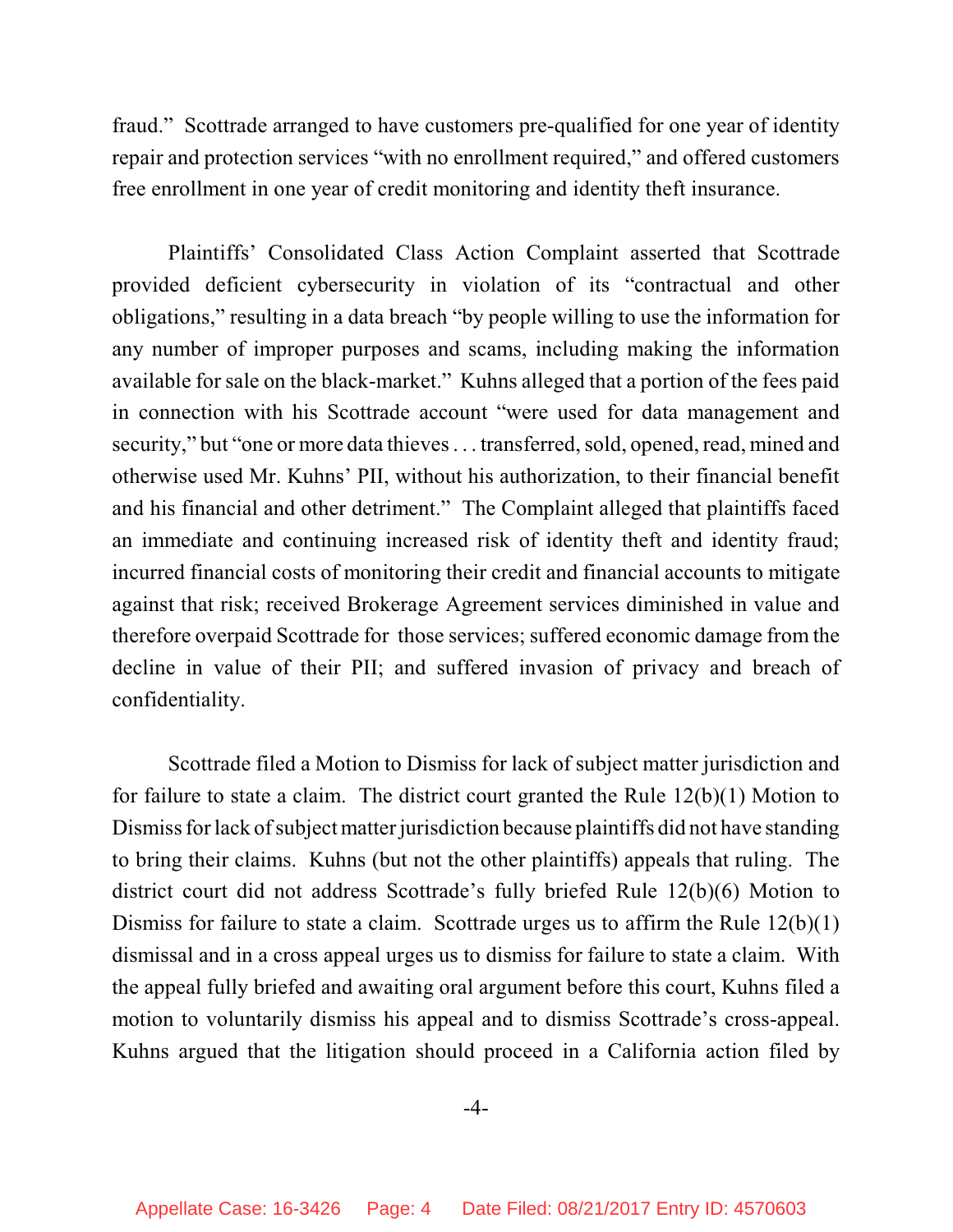Kuhns's attorneys on behalf of a non-appealing co-plaintiff following the district court's dismissal, which had been remanded to state court based on the district court's ruling that there was no federal subject matter jurisdiction.

## **II. Standing.**

We review a district court's dismissal for lack of subject matter jurisdiction *de novo*. Diversified Ingredients, Inc. v. Testa, 846 F.3d 994, 995 (8th Cir.), cert. denied, 2017 WL 1426363 (2017). Like the district court, we consider Scottrade's facial attack on jurisdiction based on the face of the Consolidated Complaint and on other materials necessarily embraced by the pleadings, such as relevant contract documents. See Zean v. Fairview Health Servs., 858 F.3d 520, 526-27 (8th Cir. 2017). We accept all fact allegations as true, and make all reasonable inferences in favor of Kuhns. Carlsen v. GameStop, Inc., 833 F.3d 903, 908 (8th Cir. 2016).

Constitutional standing (as opposed to statutory standing) is a threshold question that determines whether a federal court has jurisdiction over a plaintiff's claims. Article III extends judicial power only to "cases" and "controversies." This limitation imposes as an "irreducible constitutional minimum" the burden on plaintiff Kuhns to establish that he personally "(1) suffered an injury in fact, (2) that is fairly traceable to the challenged conduct of the defendant, and (3) that is likely to be redressed by a favorable judicial decision." Spokeo, Inc. v. Robins, 136 S. Ct. 1540, 1547 (2016) (quotation omitted). In this case, the issue is whether Kuhns suffered an injury in fact, that is, "an invasion of a legally protected interest that is concrete and particularized and actual or imminent, not conjectural or hypothetical." Id. at 1548 (quotations omitted); see Clapper v. Amnesty Int'l, USA, 133 S. Ct. 1138, 1147 (2013).

Though Kuhns asserted, and the parties briefed, additional alleged types of injury in fact, we conclude he has standing regarding his breach of contract and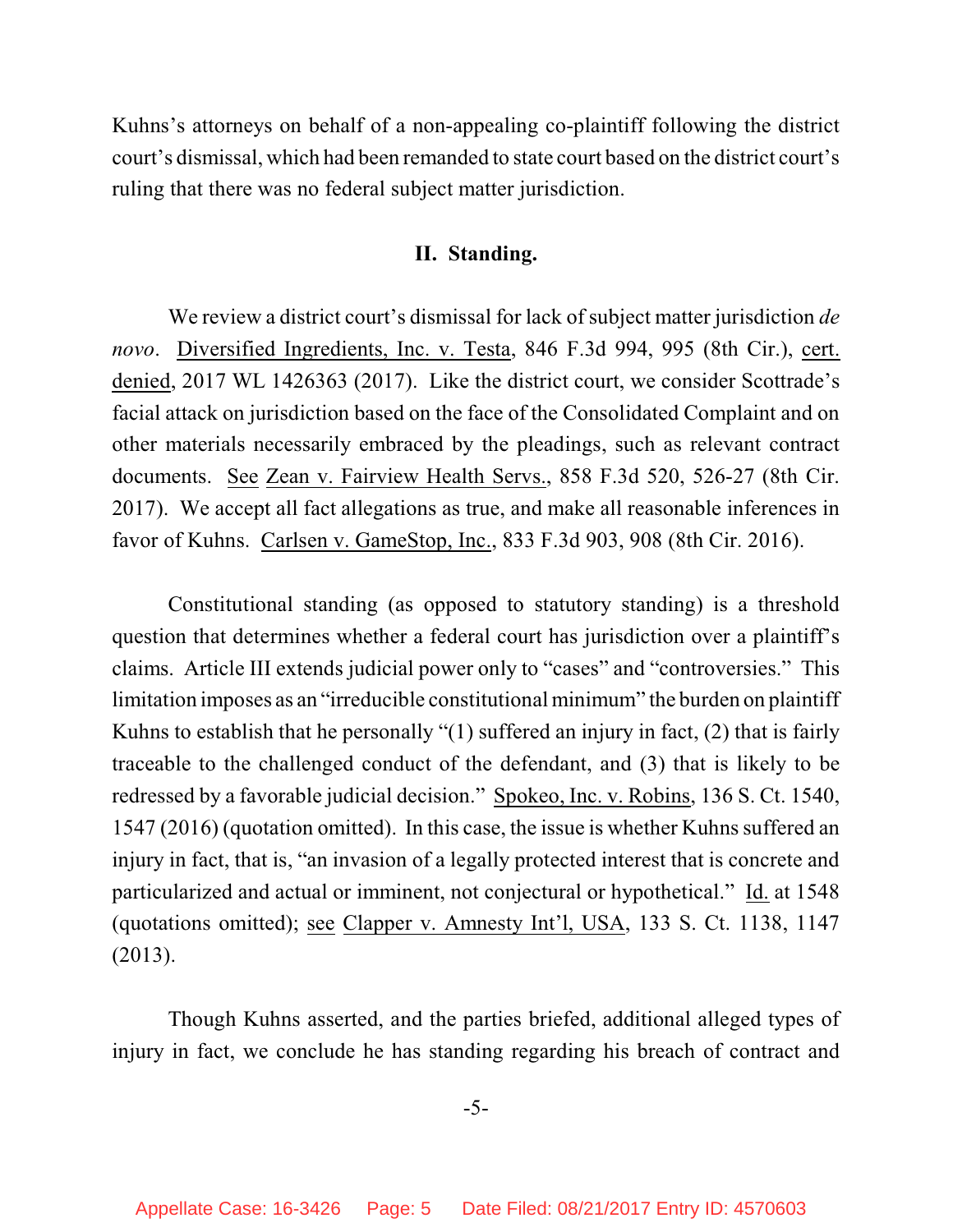contract-related claims based on allegations that he did not receive the full benefit of his bargain with Scottrade. Kuhns alleges that a portion of the fees paid in connection with his Scottrade account were used to meet Scottrade's contractual obligations to provide data management and security to protect his PII. When Scottrade breached those obligations, Kuhns received brokerage services of lesser value. He asserts that the difference between the amount he paid and the value of the services received is an actual economic injury that establishes injury in fact for his contract-related claims.

We have previously explained that "a party to a breached contract has a judicially cognizable interest for standing purposes, regardless of the merits of the breach alleged." Gamestop, 833 F.3d at 909 (quotation omitted). In Gamestop, a customer of an online video-game publisher sued the publisher for breach of contract, alleging the publisher breached its contractual privacy policy by sharing the customer's PII with Facebook, and the customer suffered damages in the form of a devaluation of his subscription. The district court dismissed for lack of subject matter jurisdiction, concluding the alleged overpayment was not injury in fact. Though we affirmed the dismissal because plaintiff's complaint failed to state a claim, we reversed the district court's conclusion that plaintiff lacked standing. Noting that "it is crucial . . . not to conflate Article III's requirement of injury in fact with a plaintiff's potential causes of action," we concluded plaintiff alleged a concrete and particularized breach of contract and "actual" injury. Id. (alterations omitted); cf. Spokeo, 136 S. Ct. at 1551 (Thomas, J., concurring).

Gamestop is controlling here. Kuhns alleged that he bargained for and expected protection of his PII, that Scottrade breached the contract when it failed to provide promised reasonable safeguards, and that Kuhns suffered actual injury, the diminished value of his bargain. Whatever the merits of Kuhns's contract claim, and his related claims for breach of implied contract and unjust enrichment, he has Article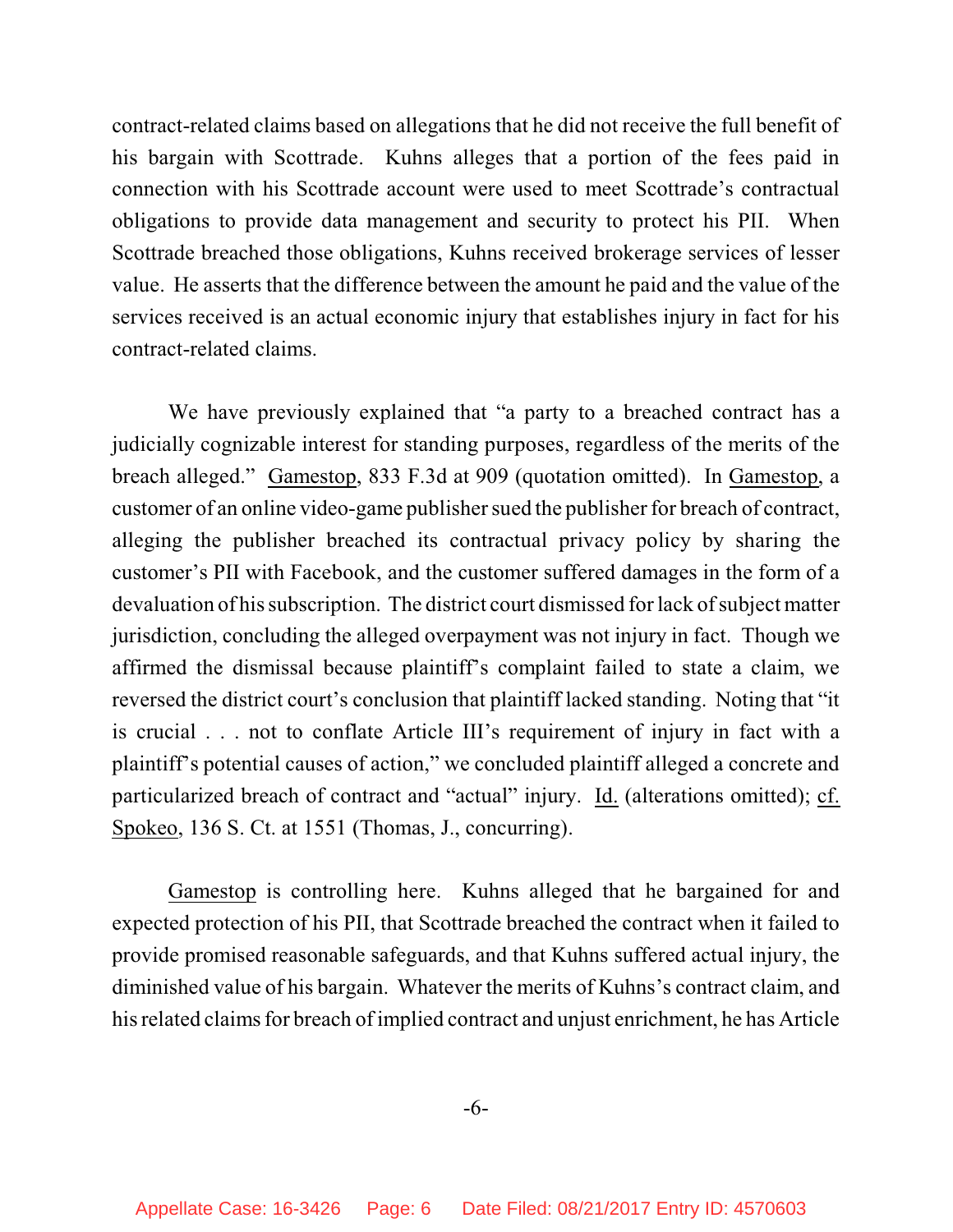III standing to assert them. See ABF Freight Sys., Inc. v. Int'l Bhd. of Teamsters, 645 F.3d 954, 960-61 (8th Cir. 2011). We decline to consider the other standing issues.

## **III. Failure to State a Claim.**

"When a district court erroneously dismisses under Rule 12(b)(1) a claim that is clearly meritless, an appellate court may affirm under Rule 12(b)(6)." GameStop, 833 F.3d at 910 (quotations omitted); see Morrison v. Nat'l Australia Bank Ltd., 130 S. Ct. 2869, 2877 (2010). Because Scottrade filed a cross appeal, we may take up the Rule 12(b)(6) issue even if it would afford additional relief. See Remijas v. Neiman Marcus Grp., LLC, 794 F.3d 688, 697 (7th Cir. 2015). We consider whether Kuhns failed to state a claim because the parties fully briefed the issue on appeal.

"To survive [a] motion to dismiss for failure to state a claim," a Complaint must "alleg[e] sufficient factual matter, accepted as true, to state a claim to relief that is plausible on its face." OmegaGenesis Corp. v. Mayo Found. for Med. Educ. & Research, 851 F.3d 800, 804 (8th Cir. 2017) (quotation omitted). A claimis plausibly pleaded when its "factual context . . . allows the court to draw the reasonable inference that the defendant is liable for the misconduct alleged." Id. (quotation omitted).

1. The Consolidated Complaint alleges that Scottrade breached an express contract, because Kuhns paid for data security services that Scottrade did not provide. Both parties agree that the Brokerage Agreement governed the relationship and incorporated the Privacy Statement. The Privacy Statement represented that, "[t]o protect your personal information from unauthorized access and use, we use security measures that comply with federal law. These measures include computer safeguards and secured files and buildings." The contract also represented that Scottrade provides Secure Socket Layer encryption.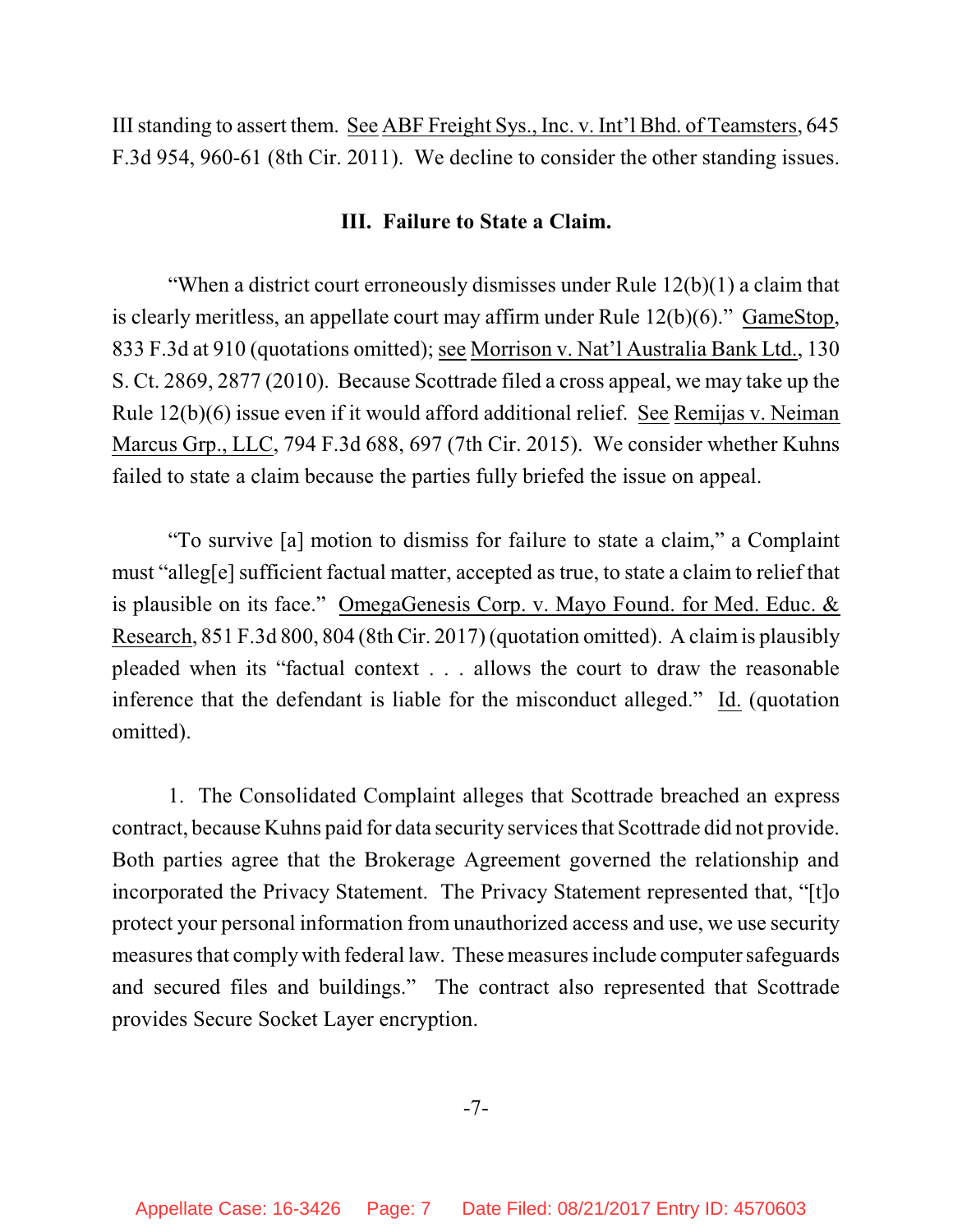The Consolidated Complaint alleges that Scottrade breached the Brokerage Agreement because it "did not comply with applicable laws and regulations as described herein or otherwise adequately safeguard or protect Plaintiffs' . . . personal data from being accessed and taken. Scottrade did not maintain sufficient security measures and procedures to prevent unauthorized access." These assertions do not plausibly allege a breach of contract. First, representations of conditions Scottrade will maintain are in the nature of contract recitals. If Scottrade misrepresented those conditions, Kuhns might have a claim for fraud in the inducement of the contract. But no such claim was asserted. Indeed, there was no alleged misrepresentation, just bare assertions that Scottrade's efforts failed to protect customer PII.

Second, even if the security representations can be construed as promises of contract performance, the lengthy Consolidated Complaint fails to allege a specific breach of the express contract. Plaintiffs do not identify a single "applicable law and regulation" that Scottrade allegedly breached regarding its data security practices.<sup>3</sup> Kuhns does not allege that Scottrade affirmatively promised that its customer data would not be hacked, and such a promise may not be plausibly implied. The allegation that "Scottrade did not maintain sufficient security measures and procedures to prevent unauthorized access" does not assert more than the mere possibility of misconduct: it is possible that Scottrade breached the Brokerage Agreement, but we have no idea how. The implied premise that because data was hacked Scottrade's protections must have been inadequate is a "naked assertion. devoid of further factual enhancement" that cannot survive a motion to dismiss. Ashcroft v. Iqbal, 556 U.S. 662, 678 (2009) (quotations omitted).

Third, though we have concluded it alleged breach-of-contract injury in fact, the Consolidated Complaint failed to plausibly allege the actual damage that is an

<sup>&</sup>lt;sup>3</sup>Kuhns's brief on appeal acknowledged that his breach of contract claim "does not specifically rely on Scottrade's failure to comply with federal law."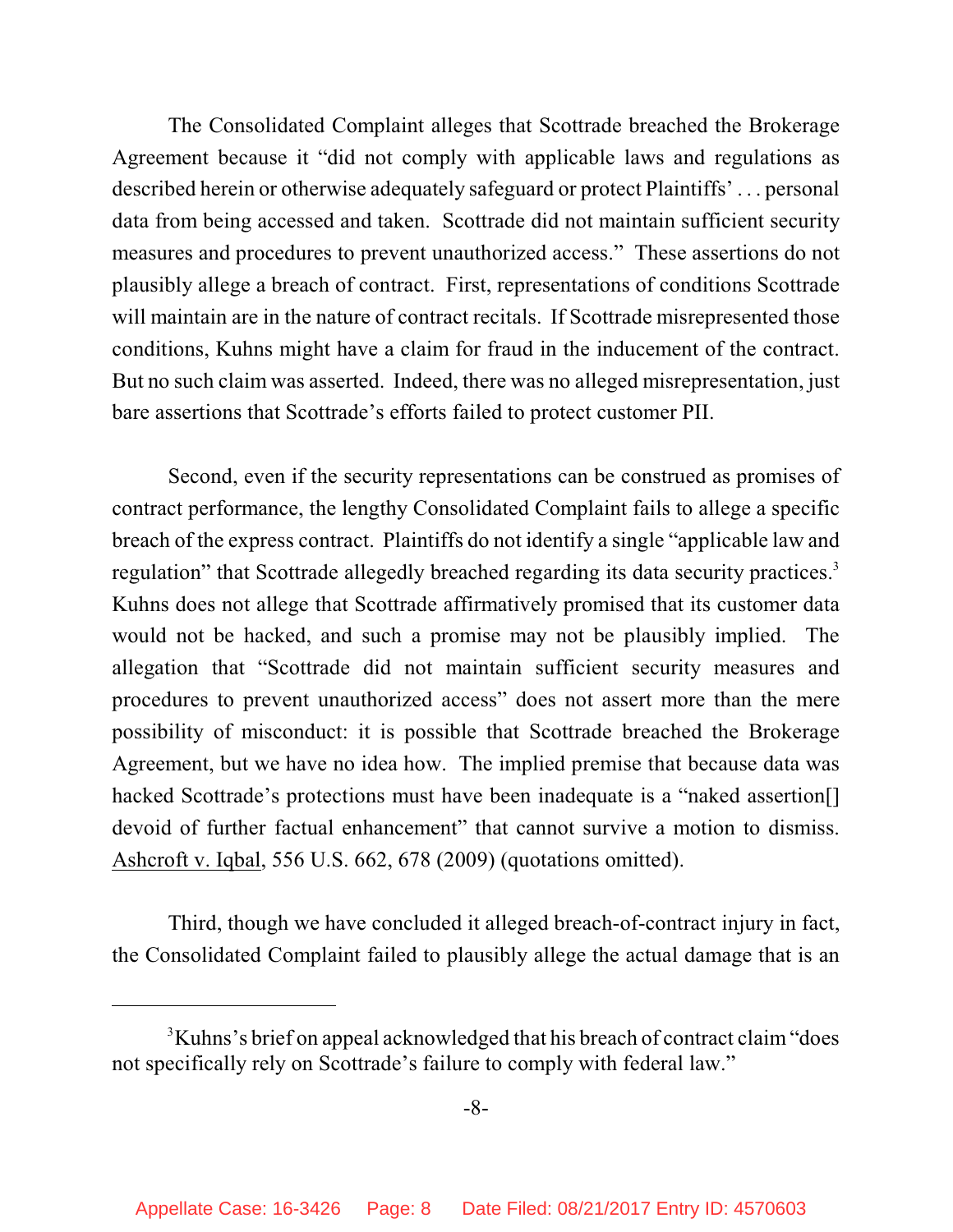element of a breach of contract claim. As described, the hackers stole PII data and used that data in several illegal schemes. But Kuhns does not contest Scottrade's assertion that no customer affected by the 2013 data breach suffered fraud or identity theft that resulted in financial loss from use of their stolen PII in the more than two years that passed between the data breach and the filing of the Consolidated Complaint. See In re Barnes & Noble Pin Pad Litig., No. 12-CV-08617, 2016 WL 5720370 at \*1, \*4-5 (N.D. Ill. Oct. 3, 2016). Massive class action litigation should be based on more than allegations of worry and inconvenience.

The Complaint alleged that Kuhns overpaid for Scottrade because a portion of its services were for data management and security. But the Brokerage Agreement expressly provided for the purchase and sale of brokerage services in executing securities transactions "on a per order basis." Given the express terms of this contract, the allegation that the failure of Scottrade's security measures was a breach of contract that diminished the benefit of Kuhns's bargain is not plausible. See Gamestop, 833 F.3d at 911-12.

2. Kuhns's claims for breach of implied contract and unjust enrichment must be dismissed for the same failure to allege plausible claims. Kuhns alleges that Scottrade led him to believe it would protect PII and asserts breach of this implied contract because Scottrade did not take reasonable measures to protect the data. But we are left to guess how Scottrade failed to take "industry leading" securitymeasures. The unjust enrichment claim also fails because, under Missouri and Florida law (one of which governs Kuhns' claims), a plaintiff cannot recover under an equitable theory such as unjust enrichment when an express agreement covers the same subject matter. See 32nd St. Surgery Ctr., LLC v. Right Choice Managed Care, 820 F.3d 950, 955-56 (8th Cir. 2016); White Constr. Co. v. Martin Marietta Materials, Inc., 633 F. Supp. 2d 1302, 1334 (M.D. Fla. 2009). Kuhns concedes the Brokerage Agreement expressly covered the subject of customer data security. The claim also fails because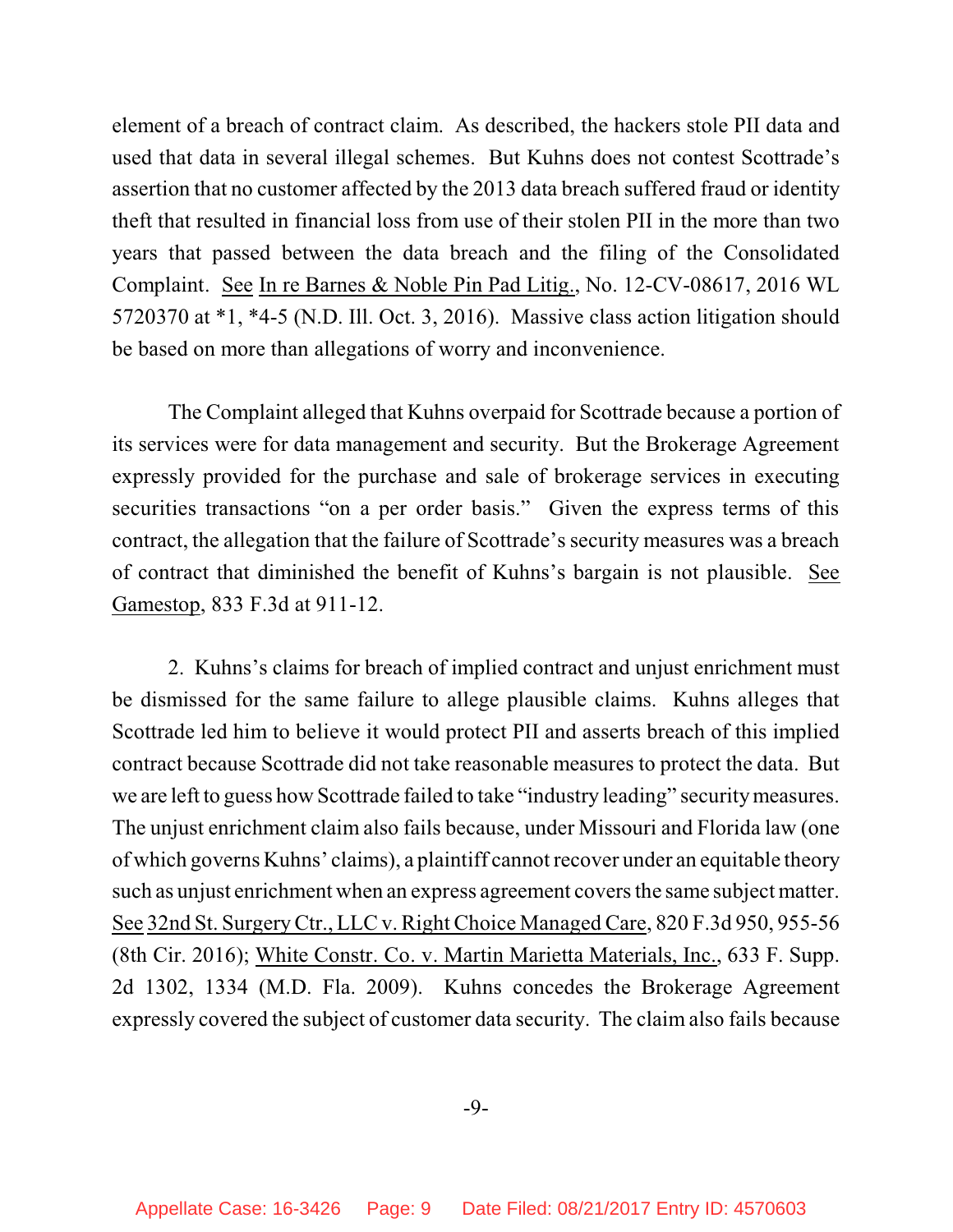the Consolidated Complaint "does not allege that any specific portion of [Kuhns's brokerage services fees] went toward data protection." Gamestop, 833 F.3d at 912.

3. Kuhns's bare bones claim for declaratory relief is virtually unintelligible, asking the court to declare that Scottrade must "stop its illegal practices." Kuhns's appeal briefs explained that this claim seeks relief regarding Scottrade's current practices and compliance with the Brokerage Agreement. But the Consolidated Complaint focuses on past conduct, the 2013 data breach, not on Scottrade's current practices. Kuhns cites no precedent for the notion that the Declaratory Judgment Act provides federal courts with authority to order a party to "obey your contract." In an action seeking declaratory judgment relief in a contract dispute, "Article III considerations include whether the contractual dispute . . . can be immediately resolved by a judicial declaration of the parties' contractual rights and duties." Maytag Corp. v. International Union, UAW, 687 F.3d 1076, 1082 (8th Cir. 2012). At a minimum, this claim does not meet Iqbal's pleading standard.

4. Finally, Kuhns asserted a claim under the MMPA, a state consumer protection statute. The MMPA provides a private right of action to any person who sustains ascertainable loss in connection with the purchase or lease of merchandise as a result of certain practices declared unlawful. Mo. Rev. Stat. § 407.025(1). The statute supplements the common law definition of fraud. See Amburgy v. Express Scripts, Inc., 671 F. Supp. 2d 1046, 1057 (E.D. Mo. 2009). Section 407.020(1) declares unlawful the use of "any deception, fraud, false pretense, false promise, misrepresentation, unfair practice or the concealment, suppression, or omission of any material fact in connection with the sale or advertisement of any merchandise."

Kuhns asserts that Scottrade engaged in "fraudulent and deceptive acts and omissions" from its "failure to properly implement adequate, commercially reasonable security measures . . . in the face of Scottrade's repeated representations and assurances to the contrary," its failure to warn plaintiffs their information was at